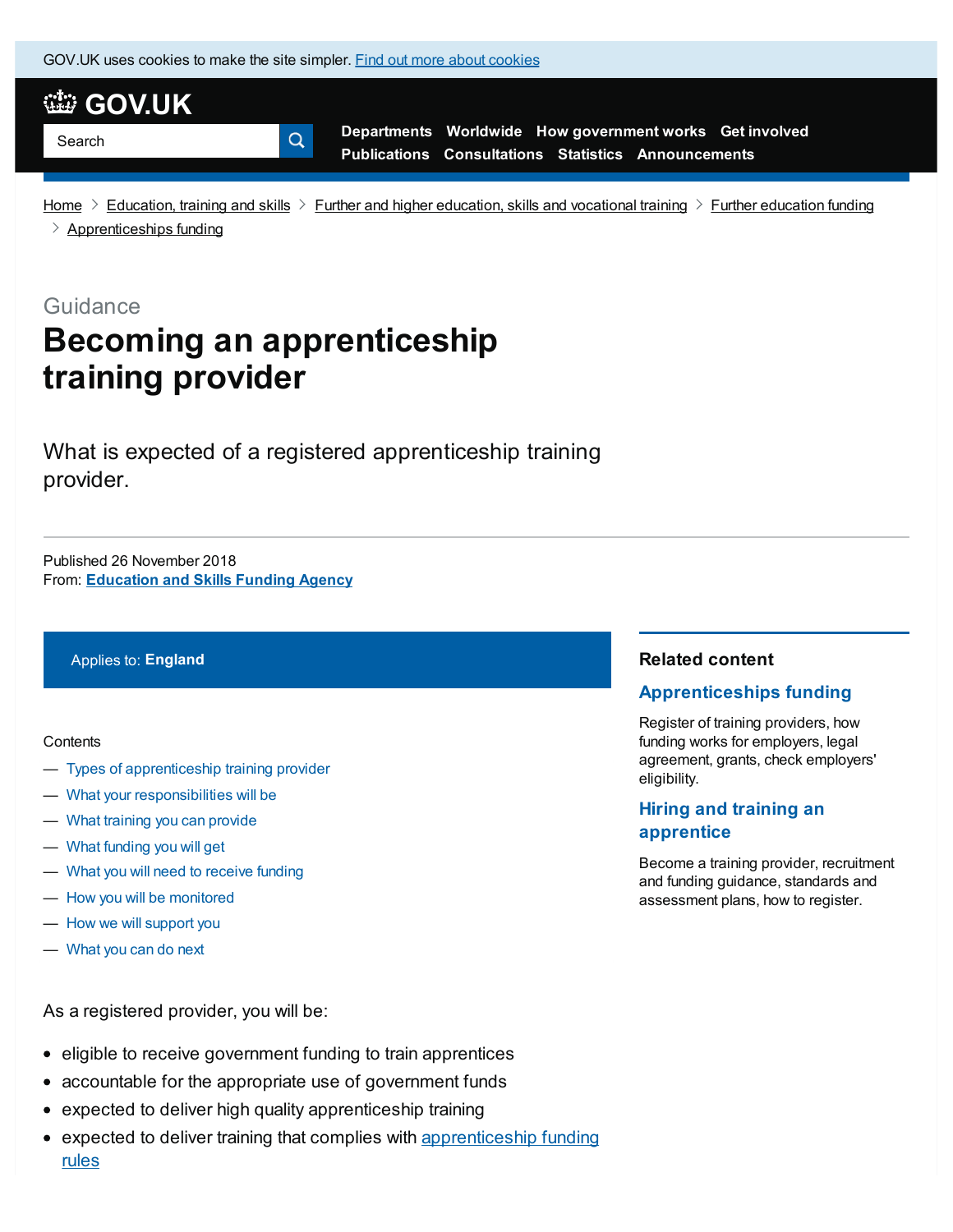• responsible for the safeguarding of apprentices

# <span id="page-1-0"></span>**Types of apprenticeship training provider**

There are 3 types of apprenticeship training provider on the register of apprenticeship training providers:

- main provider enters into contracts with employers that use the [apprenticeship](https://www.gov.uk/guidance/how-to-register-and-use-the-apprenticeship-service-as-a-training-provider) service to pay for apprenticeship training or holds a contract with ESFA to deliver to employers who do not pay the apprenticeship levy
- employer provider trains their own employees or those of connected [companies](https://assets.publishing.service.gov.uk/government/uploads/system/uploads/attachment_data/file/308734/connected-companies.pdf) and uses the apprenticeship service to pay for the apprenticeship training
- supporting provider enters into subcontracts with main providers and employer providers to enhance apprenticeship training for employers and their apprentices

### <span id="page-1-1"></span>**What your responsibilities will be**

To receive government funding you must enter into the ESFA apprenticeship agreement for training providers for the provision of levyfunded apprenticeship training.

Employer providers must also enter into the ESFA apprenticeship agreement for employers.

You will need to sign these agreements if your application is successful and before your organisation is added to the register.

Supporting providers do not sign the provider agreement but must understand ESFA [funding](https://www.gov.uk/government/publications/apprenticeship-funding-rules-2018-to-2019) rules before working with main providers and employer providers.

You must be able to meet and continue to meet the terms in these agreements and the apprenticeship funding rules whilst you are on the register. If you do not meet them, your agreements may be terminated and you may be removed from the register.

# <span id="page-1-2"></span>**What training you can provide**

An apprenticeship is a job with an accompanying skills development programme. There are 2 different types of apprenticeship:

1. [Apprenticeship](https://www.instituteforapprenticeships.org/apprenticeship-standards/) standards - developed by trailblazers and approved by the Institute for Apprenticeships. Standards describe the skills, knowledge and behaviours an apprentice needs to be competent in a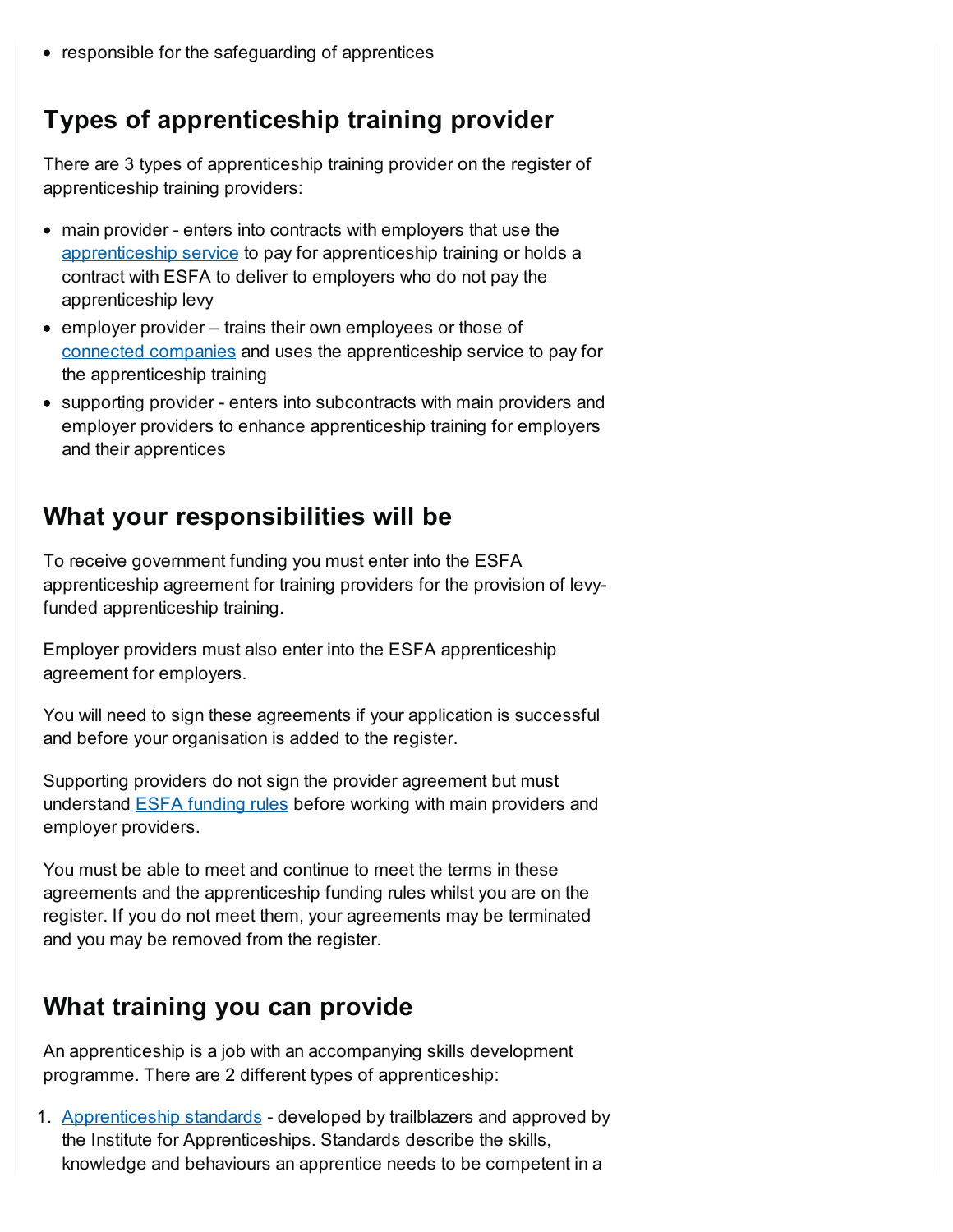defined occupation. The apprentice is assessed at the end of the apprenticeship by an end-point assessment organisation to ensure that the apprentice has achieved occupational competence.

2. [Apprenticeship](https://www.gov.uk/government/publications/removal-of-apprenticeship-frameworks) frameworks – which are developed by sector led issuing authorities and used to assess apprenticeships. Each framework contains pathways, which set out different roles. Frameworks are primarily qualification-focused. The main aim at the end of a framework is for the apprentice to have achieved a competency based qualification and a technical qualification. In a framework, apprentices are assessed throughout their apprenticeship in the workplace and the classroom.

Apprenticeship standards will replace [apprenticeship](https://www.gov.uk/government/publications/removal-of-apprenticeship-frameworks) frameworks and all starts from 1 August 2020 will be on employer-designed apprenticeship standards.

You should develop and deliver quality apprenticeship training that meets the needs of employers and apprentices. The quality statement and strategy from the Institute for [Apprenticeships](https://www.instituteforapprenticeships.org/quality/what-is-a-quality-apprenticeship/) explains what is a quality apprenticeship.

# <span id="page-2-0"></span>**What funding you will get**

You will only receive [government](https://www.gov.uk/government/publications/apprenticeship-levy-how-it-will-work/apprenticeship-levy-how-it-will-work) funding if you are chosen from the register by an employer to provide apprenticeship training or if you already have a contract with ESFA to deliver to employers who do not pay the apprenticeship levy.

ESFA pays 80% of the funding in monthly instalments during the apprenticeship and the remaining 20% on completion of the apprenticeship programme.

Funding bands limit the amount of government funding that can be used to pay for apprenticeship training. Main providers will need to consider [funding](https://www.gov.uk/government/publications/apprenticeship-funding-bands) bands when agreeing the costs of training and assessments with employers. Employer providers will also need to consider funding bands when estimating the cost of their training and assessments.

Supporting providers will be paid by the main provider or employer provider they are subcontracting from.

Find out more in the [apprenticeship](https://www.gov.uk/government/publications/apprenticeship-technical-funding-guide) technical funding guide.

# <span id="page-2-1"></span>**What you will need to receive funding**

Main providers and employer providers will need to use our [systems](https://www.gov.uk/guidance/how-to-become-an-approved-training-provider-and-bid-for-funding) to:

• sign contracts and [agreements](https://skillsfunding.service.gov.uk/) digitally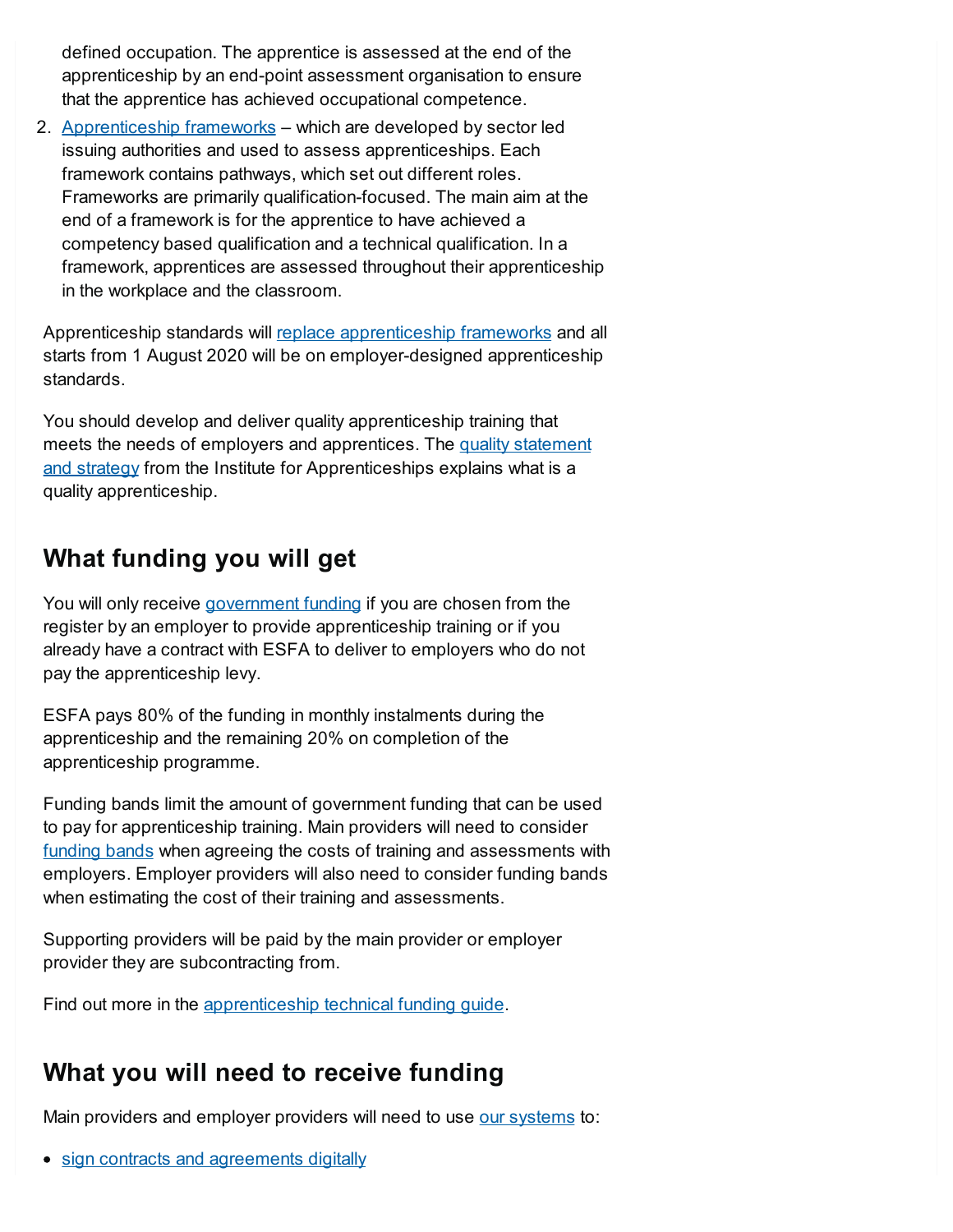- submit monthly [Individual](https://hub.fasst.org.uk/Pages/default.aspx) Learner Records (ILR)
- make financial transactions with employers using the [apprenticeship](https://www.gov.uk/guidance/how-to-register-and-use-the-apprenticeship-service-as-a-training-provider) service

You must use these systems and return accurate data to ESFA using the  $II$  $R$ 

Main providers will also need to use the course [directory](https://www.gov.uk/government/publications/find-apprenticeship-training-how-to-submit-data) to tell employers what apprenticeships they offer.

### <span id="page-3-0"></span>**How you will be monitored**

We review the data a provider submits through the ILR to make sure they are meeting the funding rules and terms in the funding agreement. We check for things like the eligibility of apprentices, the suitability of the apprenticeship they are on and the amount of training they do outside their job role.

You will also have formal meetings with us when we will review your performance and future delivery plans. You may have a monitoring visit where you will be required to supply primary evidence to support the information you submit in the ILR. These visits do not apply to supporting providers.

ESFA will tell you in advance before we visit. If we find any issues, we will work with you to resolve them. If they cannot be resolved, you may be removed from the register.

You may have visits or [inspections](https://www.qaa.ac.uk/) from [Ofsted](https://www.gov.uk/government/publications/further-education-and-skills-inspection-handbook) or the Quality Assurance Agency to check the quality of your delivery. They will publish their findings online. We may take [action](https://www.gov.uk/government/publications/removal-from-register-of-apprenticeship-training-providers/removal-from-register-of-apprenticeship-training-providers-and-eligibility-to-receive-public-funding-to-deliver-apprenticeship-training) following a visit or inspection report.

ESFA will publish your annual achievement rates for [apprenticeships](https://www.gov.uk/government/collections/qualification-achievement-rates-and-minimum-standards#minimum-standards-).

Employers using the apprenticeship service can provide feedback on their main provider. This is published on find [apprenticeship](https://findapprenticeshiptraining.sfa.bis.gov.uk/) training.

# <span id="page-3-1"></span>**How we will support you**

As a registered apprenticeship training provider, you will have access to different types of support. For example, access to [newsletters](https://www.gov.uk/government/collections/skills-funding-agency-update) and online resources (including **FE** [connect](http://feconnect.sfa.bis.gov.uk/) and the **Education & Training** [Foundation\)](https://www.et-foundation.co.uk/supporting/apprenticeship-support-programme/) and you may have a named manager if you are a main provider or employer provider.

### <span id="page-3-2"></span>**What you can do next**